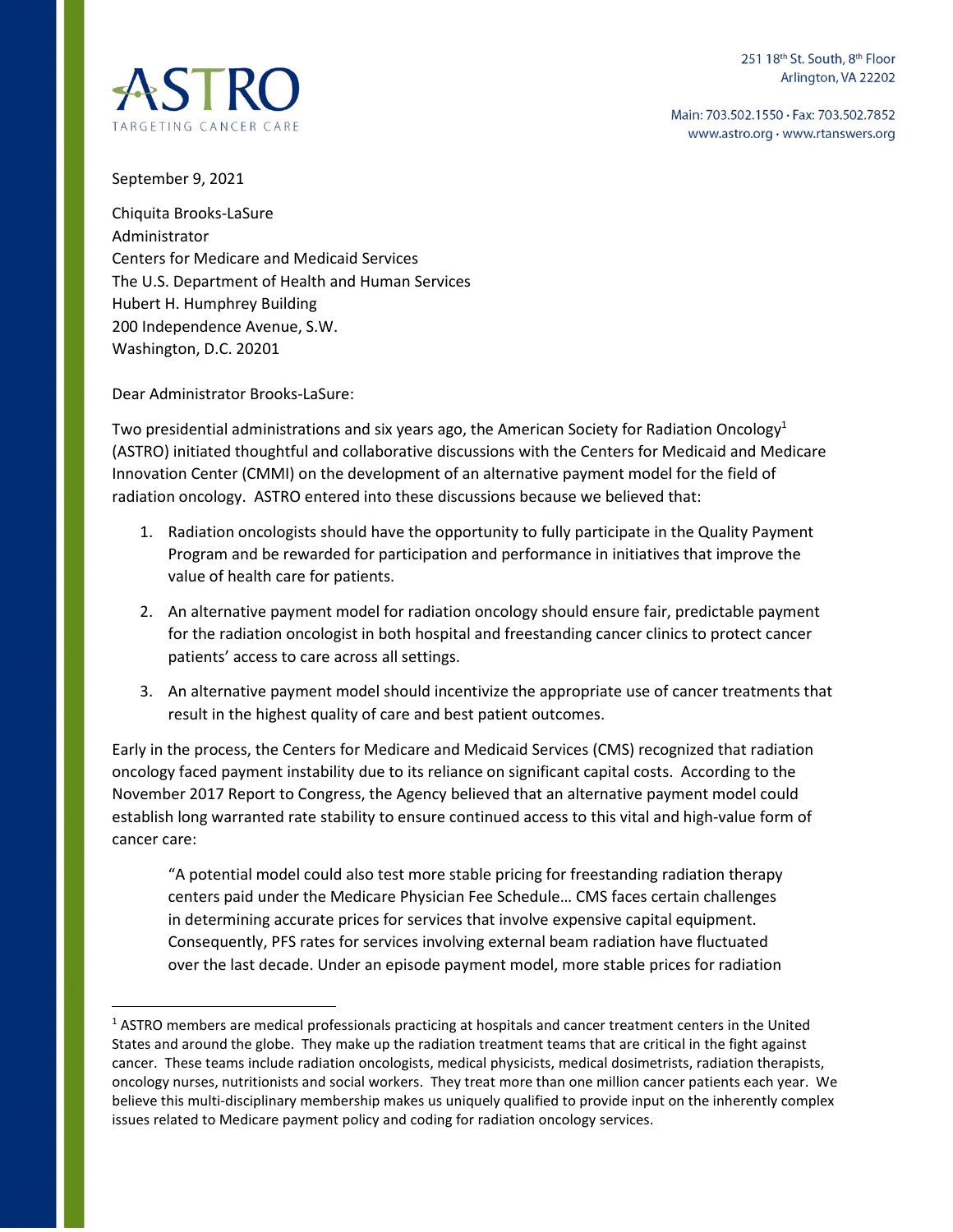therapy services could be tested to determine if they reduce expenditures while maintaining or enhancing quality of care."<sup>2</sup>

Since then, however, these goals and aspirations of payment stability have been cast aside in favor of significant payment cuts, all the result of actuarial determinations that have been made with little transparency and no discussion. Despite the disappointments that CMS has laid at our feet since the issuance of the proposed rule in July 2019, we will continue to push for a payment model that is fair and equitable. We believe in value-based payment and recognize that Fee-for-Service (FFS) is no longer a viable option for radiation oncology.

The CMS RO Model as presently structured is inconsistent with President Biden's commitment to "Ending Cancer as We Know It". As the world's premier radiation oncology society, with more than 10,000 members, we are aligned in our commitment to the goal of cancer eradication. However, that goal cannot be achieved through the implementation of payment cuts and administrative reporting requirements, like those included in the RO Model, that only serve to undermine the physicians, nurses, physicists, radiation therapists, dosimetrists and other healthcare professionals who are on the front lines working toward achieving the goal of ending cancer every day.

ASTRO noted with great interest your Aug. 6 *Health Affairs* blog and vision for the next 10 years of the Innovation Center, particularly point 6: "Innovation Center models can define success as encouraging lasting transformation and a broader array of quality investments, rather than focusing solely on each individual model's cost and quality improvements."<sup>3</sup> We agree with this vision but believe the RO Model, as it is currently crafted, will fail to realize it. The radiation oncology community believes that the RO Model inappropriately prioritizes model savings over health care transformation. Radiation oncology episode-based payment bundles alone would be highly transformative, in terms of quality and cost, but CMS' excessive emphasis on mandating savings has marred and corrupted this promising approach. It's not too late for the Agency to recognize this flaw and make corrections.

In this letter, we urge CMS to make the following priority modifications to the RO Model:

- Establish rate stability through the application of a discount factor set at 3% or less and address the impact of continued MPFS payment cuts on RO Model participants.
- Recognize the significant impact that COVID-19 has had on participating practices through the establishment of a COVID-19 adjustment.
- Eliminate the unnecessary Track One and Track Two proposal, as well as other barriers to Advanced APM status, including the waiver on the application of the 5% bonus on freestanding technical payments.

<sup>&</sup>lt;sup>2</sup> United States Department of Health and Human Services, "Report to Congress: Episodic Alternative Payment [Model for Radiation Therapy Services,](https://innovation.cms.gov/files/reports/radiationtherapy-apm-rtc.pdf)" November 2017.

<sup>&</sup>lt;sup>3</sup> Brooks-LaSure, Chiquita, Elizabeth Fowler, Meena Seshamani, and Daniel Tsai. "Innovation at the Centers for Medicare and Medicaid Services: A Vision for the Next 10 Years." HealthAffairs. August 12, 2021. https://www.healthaffairs.org/do/10.1377/hblog20210812.211558/full/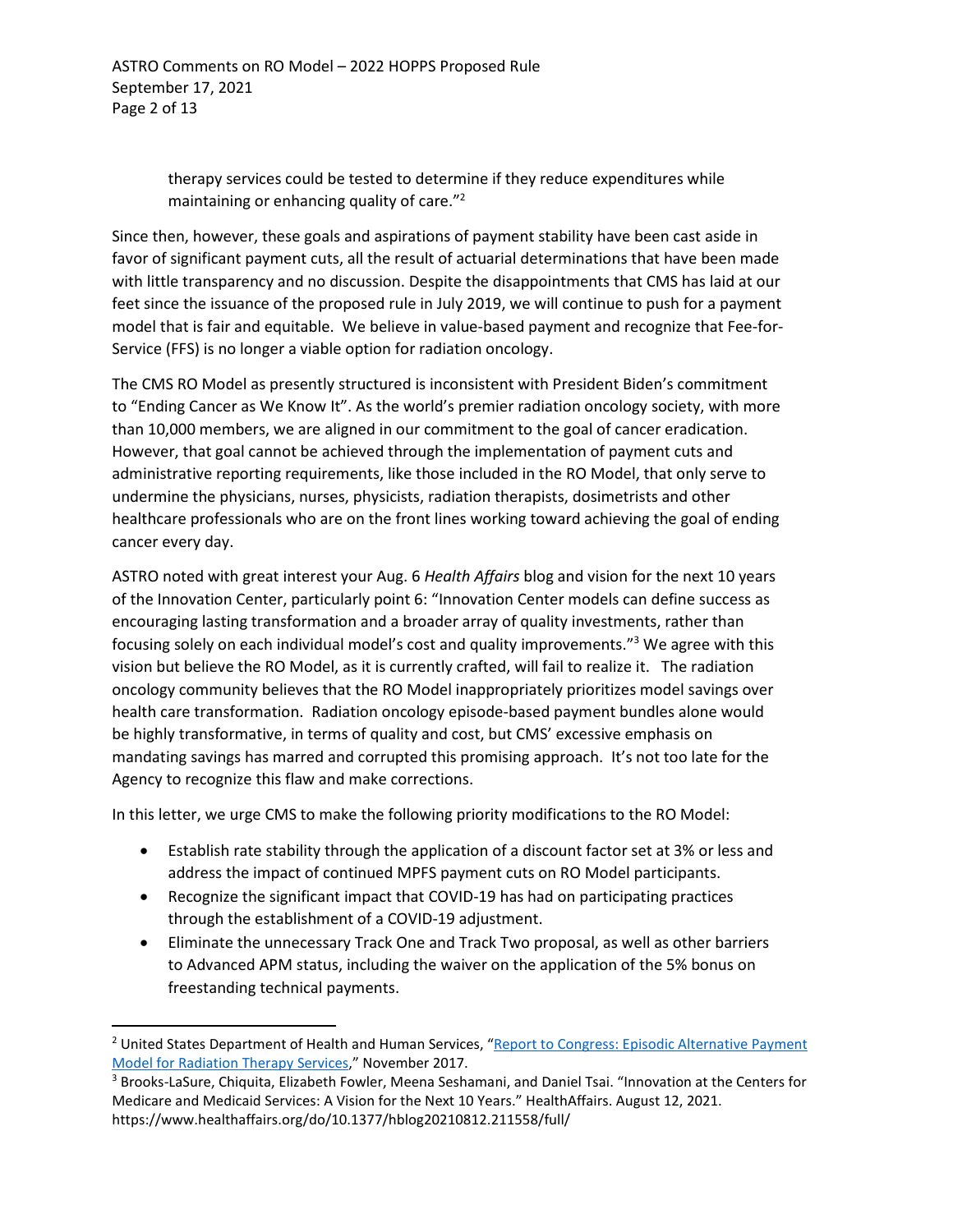ASTRO Comments on RO Model – 2022 HOPPS Proposed Rule September 17, 2021 Page 3 of 13

 Address the impact of the RO Model on rural practices and those serving disadvantaged practices through the establishment of a Health Equity Achievement in Radiation Therapy payment to cover wraparound services.

In December of the 2020, Congress delayed the start of the RO Model until Jan. 1, 2022, so the agency could provide practices more time to prepare and work with the community to improve the model. On December 18, 2020, 14 bipartisan members of the House of Representatives wrote CMS to express concerns that the RO Model had not made substantive improvements to the model's payment methodology<sup>4</sup>. The Representatives said, "the Model is still very complicated and provides little opportunity for providers to receive incentive payments for achieving the model's goals to assure quality outcomes for patients. *We are concerned that the intensity of the payment cuts are so significant that it could have the unintended effect of reducing quality.*" ASTRO believes the RO Model minor revisions made by CMS fail to respond to these concerns.

## **Discount Factor Cuts**

In the 2022 Hospital Outpatient Prospective Payment System (HOPPS) proposed rule, CMS proposes a .25 percentage point reduction in the discount factor on both the professional component (PC) and technical component (TC). This reduces the RO Model discount from 3.75% on the PC and 4.75% on the TC to 3.50% and 4.50% respectively.

According to the Agency, the removal of brachytherapy as a modality of treatment and liver as an included disease site in the RO Model, enables it to lower the discount factor without increasing the size of the RO Model (i.e. requiring more practices to participate) in the mandatory demonstration.

CMS anticipates that based on this proposal it will be able to save 3.2%, or \$160 million in Medicare FFS spending. However, we believe the Agency has failed to account for the continued decline in Medicare Physician Fee Schedule (MPFS) rates that flow through the RO Model payment methodology as part of the Trend Factor.

In the 2022 MPFS proposed rule, CMS is proposing cuts of 8.75% across all radiation oncology services, due to the proposed change in Clinical Labor Pricing Inputs and the expiration of the Consolidated Appropriations Act (CCA), which equates to a cut of 3.75% to the Conversion Factor. These significant cuts come at a time when practices are still reeling from patient volume declines related to COVID-19, which reduced revenues in 2020 by 8%, and another wave of COVID-19 infections leading hospitals to cancel elective procedures. If the MPFS cuts are instituted, radiation oncology will have experienced a cumulative 10-year reduction in MPFS payments of 25%.

<sup>&</sup>lt;sup>4</sup> Congress of the United States, "Concerns regarding the current Framework of the finalized Radiation Oncology Alternative Payment Model." December 18, 2020.

https://www.astro.org/ASTRO/media/ASTRO/Daily%20Practice/PDFs/RadiationOncologyModelLetter.pdf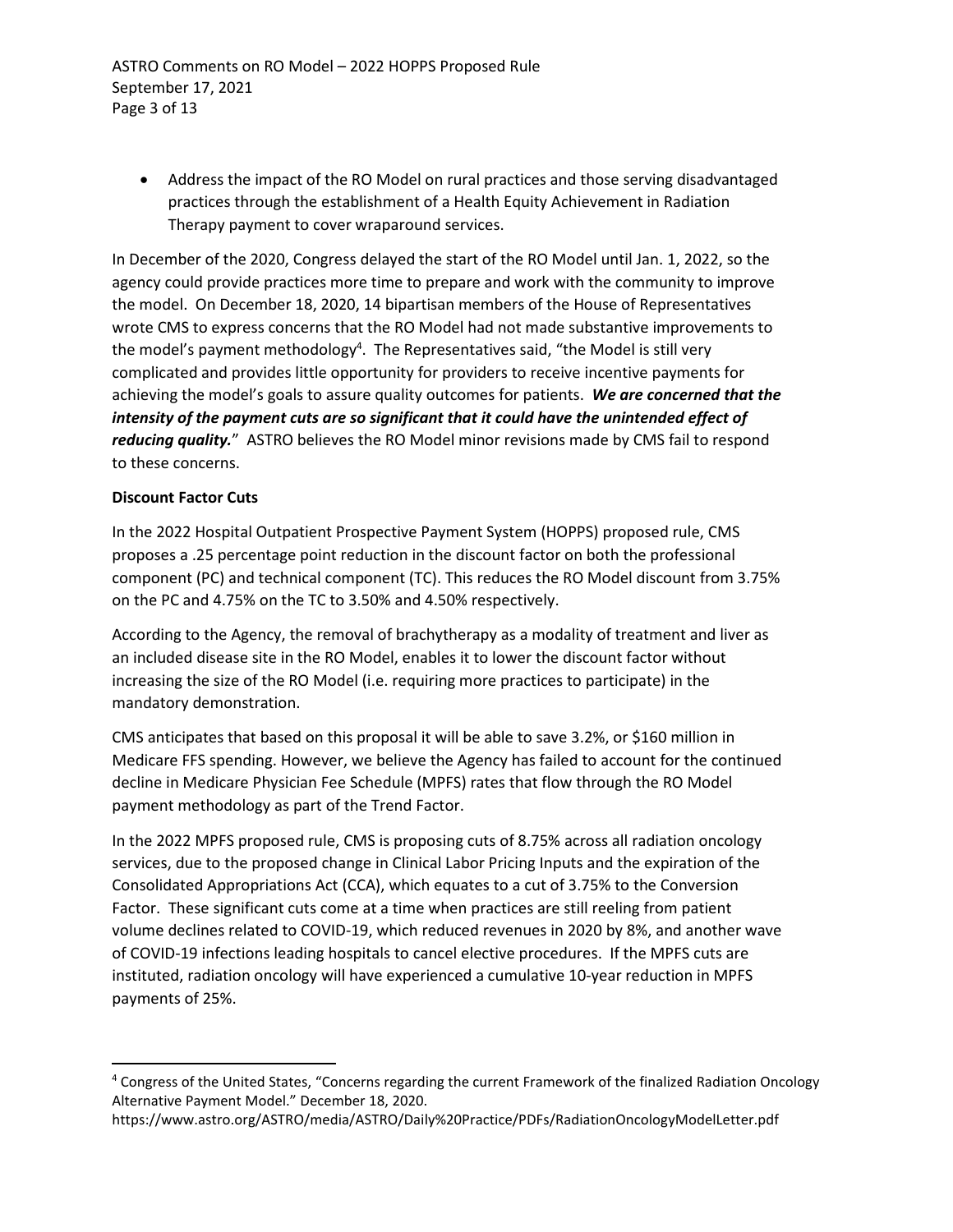The discount factors combined with continued declines in MPFS payment rates equate to a total of \$300 million in payment cuts for the specialty. Reductions of this magnitude will put many practices in financial jeopardy, preventing them from providing care not only to Medicare FFS beneficiaries, but entire communities, as many will be forced to cut back services and others may not be able to keep their doors open. CMS has done virtually nothing to address concerns that the RO Model's payment methodology is likely to significantly harm those practices that are already operating very efficiently, those with higher proportions of Medicare FFS beneficiaries, or those that serve rural or socioeconomically disadvantaged populations requiring greater resource expenditures. These practices, operating on thin margins, could be forced to take drastic steps to continue serving patients.

CMS has also neglected to address concerns regarding the significant investments required to operate radiation oncology clinics. The discount factor and the punitive payment methodology do not recognize the multimillion investment in capital equipment and ongoing support of highly skilled staff necessary to operate a clinic. Practices will struggle to invest in the human and technological infrastructure to provide high quality, state-of-the-art care.

**ASTRO continues to recommend that the Agency set the discounts at 3% or less. Reducing these cuts to 3% would still generate significant savings for Medicare and better align the RO Model's discount factors with those of other APMs. Additionally, CMS must act to address the continued declines in the MPFS payment rates. Continued MPFS rate declines will exacerbate rate instability issues, putting practices that are compelled to participate in the RO Model in double jeopardy, as they will be subjected not only to the draconian discount factors, but also the declines in MPFS rates, preventing them from successful participation.** 

## Brachytherapy Exclusion

In the 2022 HOPPS proposed rule, CMS is proposing to omit brachytherapy, one of the most high-value modalities of treatment from the RO Model. ASTRO is surprised by this proposal, as neither ASTRO nor the American Brachytherapy Society advocated for brachytherapy's removal. However, multiple times we have urged CMS to ensure that the RO Model payment rates adequately reflect guideline concordant care, which frequently involves external beam radiation therapy (EBRT) and brachytherapy. In previous comment letters and other correspondence, ASTRO has supplied the Agency with guidance including common scenarios to consider for episode development and adequate payment.

**Given the RO Model's limitations and inability to account for the added expense of brachytherapy when combined with EBRT, it is reasonable to exclude brachytherapy from the RO Model. However, this does not address the overarching concerns that ASTRO and others have expressed regarding the inadequate reimbursement for brachytherapy services that have created access to care issues for this particular modality for years. The removal of brachytherapy effectively removes almost all reconciliation related activity from the RO Model. If the Agency pursues the removal of brachytherapy, ASTRO urges CMS to also remove the incorrect payment withhold from the payment methodology.** 

### Participant Exclusions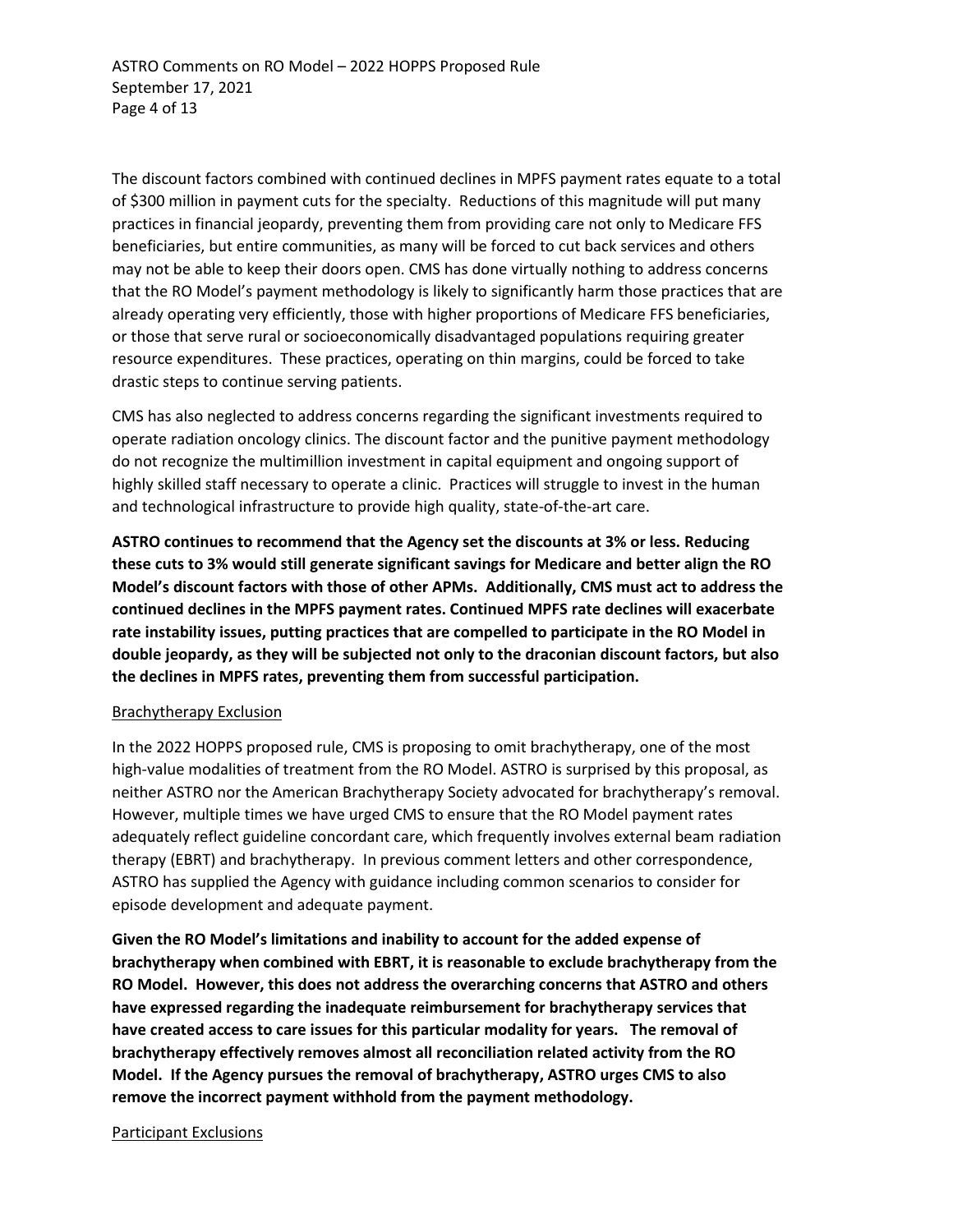ASTRO Comments on RO Model – 2022 HOPPS Proposed Rule September 17, 2021 Page 5 of 13

In the 2020 Specialty Care Model final rule, CMS excluded radiation oncology practices in Maryland and Vermont, as well as any practice classified as an ambulatory surgical center, Critical Access Hospital (CAH) or Prospective Payment System (PPS)-Exempt cancer hospital, or participants in or as identified by CMS as eligible to participate in the Pennsylvania Rural Health Model (PARHM).

In the 2021 OPPS proposed rule, CMS is proposing to modify the PAHRM exclusion by only excluding those practices that are participating in PARHM, rather than those that are eligible to participate but choose not to participate. CMS justifies this by stating that those participating in PAHRM receive global budgets that include payment for RT services and would therefore overlap with the RO Model payment. Those that are eligible but not participating in PARHM are not subject to this potential overlap in payment; therefore, CMS is proposing that they be mandated to participate in the RO Model.

CMS is also proposing to update the exclusions criteria to exclude Community Health Access and Rural Transformation (CHART) Model participants from participating in the RO Model. The Agency justifies this exclusion by stating that these hospitals receive prospectively paid capitated payments that are not retrospectively reconciled based on experience, therefore also subject to double payment for RT services.

**ASTRO opposes the inclusion of any new PGPs or HOPDs, including PARHM eligible groups, in the RO Model.** We remain concerned that the model is untested and presents a significant financial and administrative burden on those selected to participate. ASTRO has always advocated for voluntary participation, particularly in the initial implementation phase. For these reasons, we do not believe it is appropriate to include PARHM eligible practices in the RO Model. **However, we do support CMS' proposal to exclude CHART Model participants.** 

## Participation Preparation

In the 2022 HOPPS proposed rule, CMS states that it plans to launch the RO Model on January 1, 2022. This is less than six months away from the time that the proposed rule was issued and will be a mere two months after publication of the final rule. In the proposed rule, CMS states that it will not be able to provide Case Mix or Historical Experience Adjustment data inputs to participating practices until after the final rule is issued. The data used to inform these inputs is 2017-2019. This is the same data included in the data file published with the proposed rule.

**CMS must supply these data inputs immediately.** It is unfair that the Agency is withholding this important information that could help RO Model participants better understand the financial implications of participating in the program. This lack of transparency is frustrating, particularly in light of recent pledges by CMS in the *Health Affairs* blog of "greater transparency and accessibility to Innovation Center data.". Additionally, CMS has issued its payment methodology tool for practices to use, but without these data inputs, that tool is useless. **CMS must do more than talk about being transparent and provide the data.**

## **COVID-19 Public Health Emergency**

Trend Factor Modification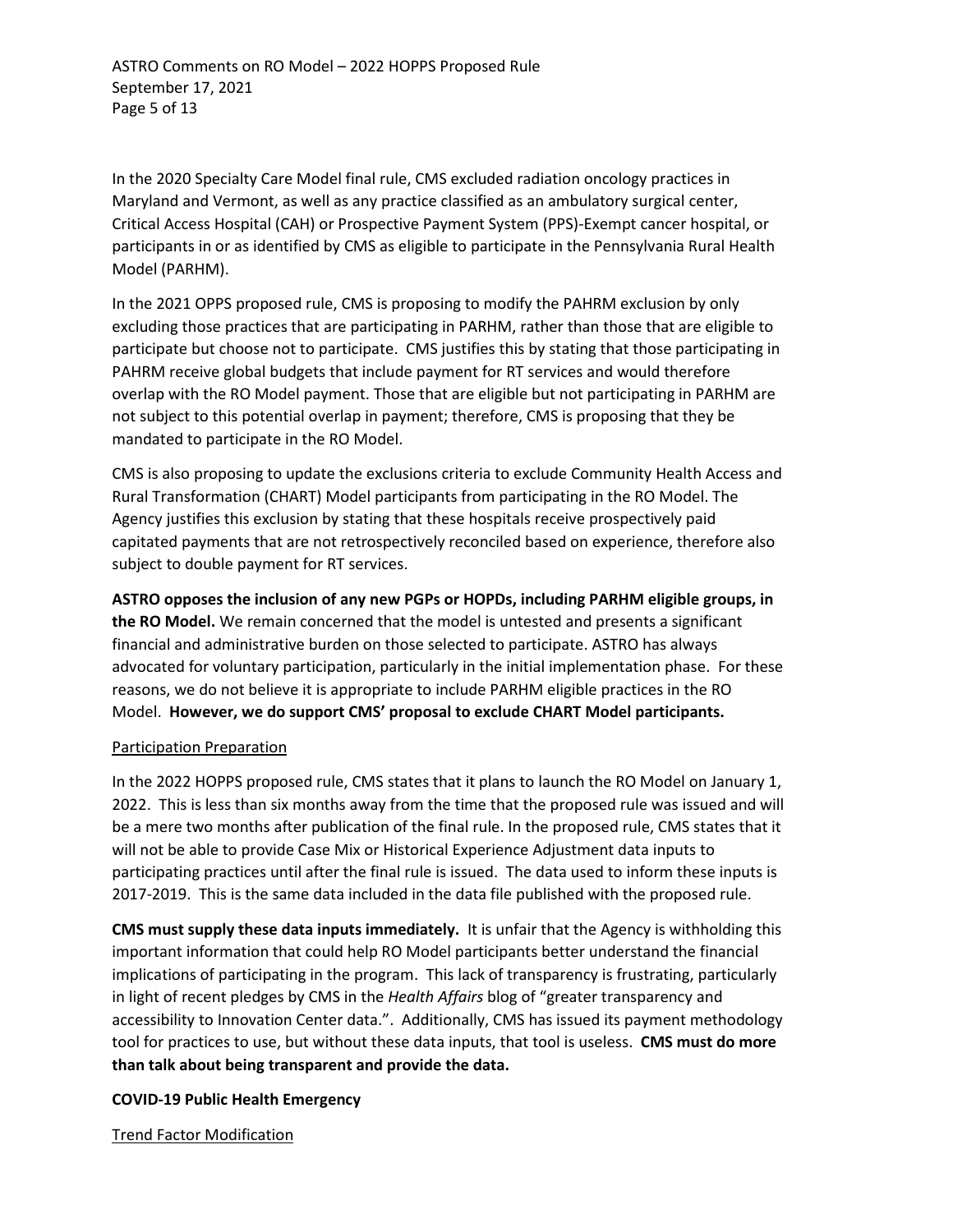In the 2022 HOPPS proposed rule, CMS proposes to modify the volume component of the trend factor to address significant utilization shifts. According to the proposal, when RO Model participants experience nation-wide aggregate-level disruptions to their service utilization that cause the trend factor (specific to a cancer type and component) for the upcoming PY to increase or decrease by more than 10 percent compared to the corresponding trend factor of the previous CY when FFS payments are held constant with the previous CY, the Agency may modify the trend factor calculation for the PC and/or TC of an included cancer type.

**ASTRO agrees with CMS' proposal to revise the volume component associated with the trend factor to address fluctuations in utilization due to national disruptions in care, such as the COVID-19 public health emergency (PHE). However, we do not agree with the application of a 10% threshold. CMS should simply not use the affected year's data and apply the most recent unaffected years data to the volume component when calculating the trend factor.** During the PHE, treatments have been interrupted or truncated prior to completion due to COVID infection and/or local quarantine requirements for patients, family caregivers, or clinic staff; the full extent of these unanticipated disruptions on clinical care is impossible to determine. All such effects would likely generate an artificial underestimate of the true cost of care under ordinary circumstances. By resetting the volume to the most recent unaffected year's data, CMS is preserving the opportunity to accurately compare RO Model participants with non-RO Model participants. Otherwise, those practicing outside of the RO Model will continue to utilize services as they normally would once the disruptive event has passed, while those inside the model are subjected to the constraints of the lower volumes associated with the disruptive event.

Additionally, ASTRO appreciates that CMS has recognized that the trend factor could create significant instability, however, instability is not limited to the volume component of the methodology. Because the trend factor is also reliant on yearly MPFS and HOPPS updates, payment instability in the RO Model can also be attributed to significant payment shifts in those existing payment systems. This is the reality in 2022, as radiation oncology faces an 8.75% decrease under the MPFS, with some services down as much as 22%. **ASTRO urges CMS to address rate instability through the application of a guard rail on the trend factor to prevent significant shifts in payment under the RO Model from year to year. A guardrail of +/-2% would help establish rate stability for those compelled to participate.**

## Case Mix Adjustment

In the 2022 HOPPS proposed rule, CMS states that it is analyzing whether the COVID-19 pandemic resulted in a decrease in Medicare FFS claims submissions for RT services during 2020 relative to historic levels. CMS is considering removal of 2020 data from the calculation of any applicable baseline period or trend factor. However, the Agency is not considering the exclusion of 2020 from case mix adjustment at this time, because the case mix episodes are weighted equally, and the case mix adjustment does not rely on the volume of RT services delivered. The Agency is seeking comments on this approach to addressing utilization during the public health emergency.

ASTRO recognizes that case mix is weighted equally for the three-year rolling period that is included in the payment methodology. Additionally, we understand that utilization is not a component in the case mix methodology. However, we are concerned that the six factors included in case mix: cancer type,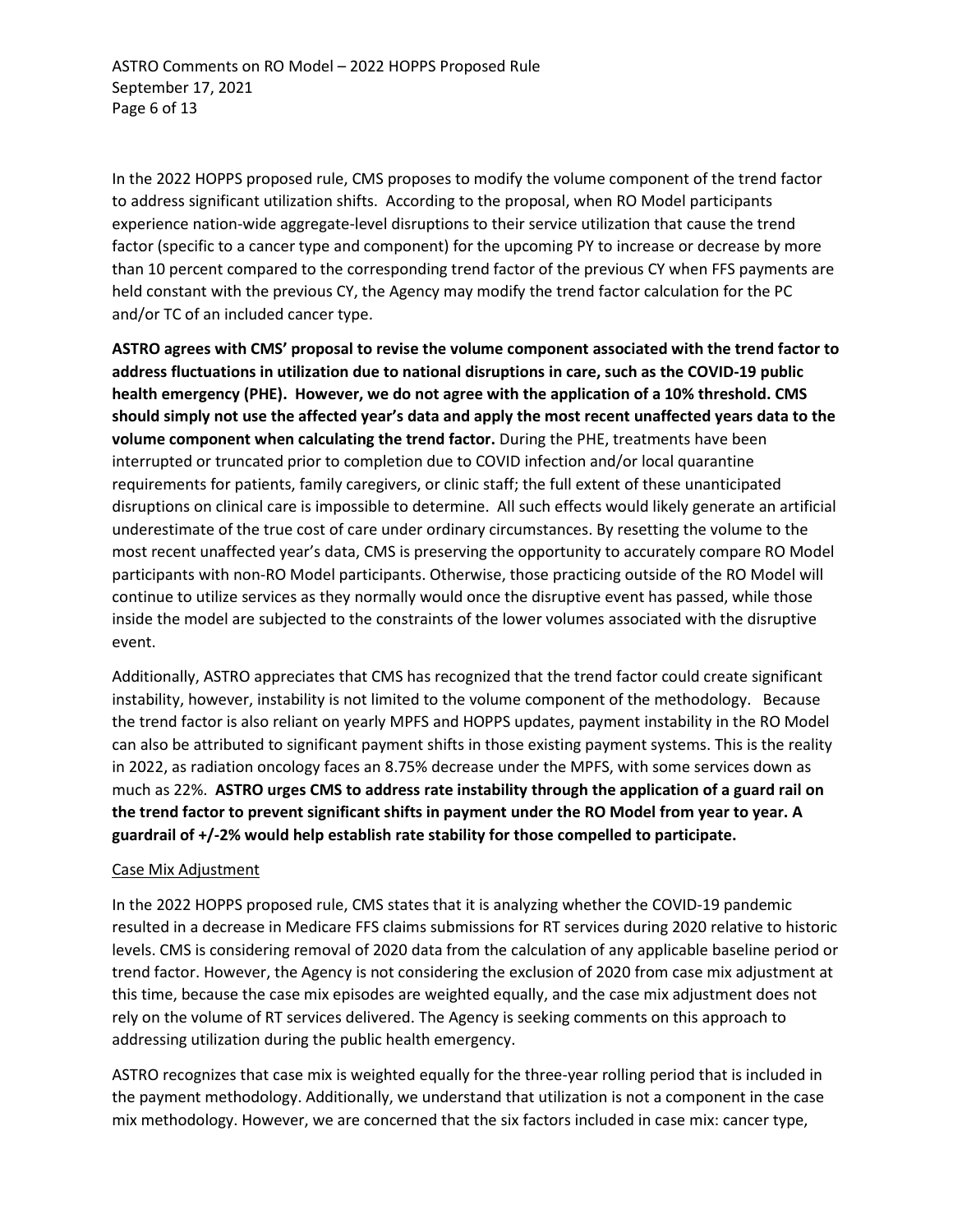ASTRO Comments on RO Model – 2022 HOPPS Proposed Rule September 17, 2021 Page 7 of 13

age, sex, presence of major procedure, death during episode, presence of chemotherapy, do not recognize the acuity of patient care that may be required as patients, who have delayed diagnostic services and treatment due to COVID-19, present with more advanced stage disease, which requires more expensive radiation therapy treatment.

Because historical experience adjustment is based on 2017-2019 data and stays constant throughout the duration of the demonstration period, the additional cost associated with delivering more expensive treatment for advanced disease due to COVID-19 won't be captured in that component of the payment methodology. CMS must recognize and address this issue.

**A COVID-19 adjustment needs to be applied to the case mix to address the increased cost of care that many of patients now require. Given that the case mix changes from year to year, it would seem this would be the most appropriate place to apply an adjustment based on the increased cost of care that practices are experiencing.** 

## **Advanced APM and MIPS-APM Status**

In the 2022 HOPPS proposed rule, CMS proposes to establish that those Professional and Dual participants who meet RO Model requirements, including use of CEHRT, and who are eligible clinicians on a participation list, will fall into a category called "Track One" of the RO Model. CMS proposes to define "Track One" as an Advanced APM and MIPS APM track for Dual and Professional participants that use CEHRT.

RO Model participants in Track One will be considered participating in the Advanced APM track of the RO Model, and CMS will make Qualifying APM Participant (QP) determinations for the eligible clinicians on the RO Model Participation List for Track One. If eligible clinicians who are Track One participants do not meet the established QP thresholds, they will be considered MIPS-APM participants and can report to MIPS using reporting options applicable to MIPS APM participants.

If Professional or Dual participants fail to meet any of the RO Model requirements, which includes CEHRT, they will be moved to a proposed "Track Two" category. "Track Two" means an APM for Professional and Dual Participants, who do not meet the RO Model requirements and for all Technical participants. Track Two participants are not considered to be either Advanced APM or MIPS APM participants. Therefore, CMS will not make QP determinations for eligible clinicians on the RO Model participation list for Track Two.

**CMS should abandon the two-track approach, which is yet another example demonstrating the punitive nature of the RO Model, as the Agency takes great pains to prevent practices from accessing the already-limited upside for participating in an APM.** It is curious that CMS has sought to make CEHRT the qualifier for Track One status. In previous comment letters, ASTRO has pointed out the fact that small radiation oncology practices and those in rural settings have been exempt from the CEHRT requirements under MIPS. We have urged CMS to extend that exemption to practices meeting the same criteria under the RO Model. Otherwise, these practices are deemed MIPS APMs and ineligible for the advanced APM bonus, despite being compelled to participate in the RO Model and its excessive payment cuts and administrative burdens.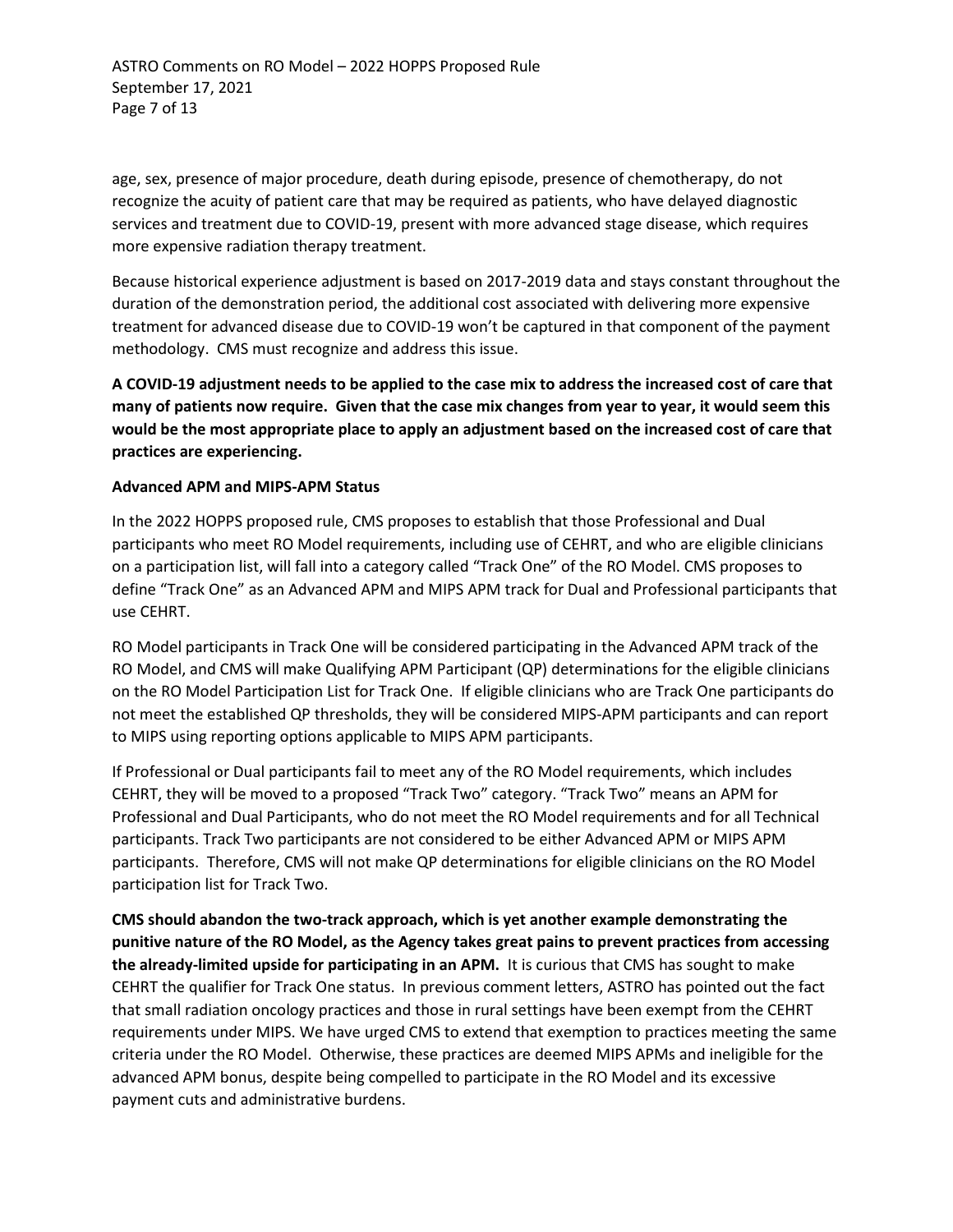These are the same practices that see higher portions of Medicare FFS beneficiaries and typically lack the capital funding necessary to invest in newer, more efficient technology, as well as the upgrades in EHR systems for quality measures reporting. It's as if CMS is purposely looking for ways to prevent RO Model participants, particularly the more disadvantaged practices, from achieving the 5% Advanced APM bonus. This may be why the Agency has adjusted its Advanced APM QP status estimate from 82% of all RO Model participants to 80% of all RO Model participants. Two percent may seem like a small number but for those practices unable to attain advance APM status it will be devastating, as many of them will be left with fewer resources and will be unable to care for patients as a result of this very short-sighted proposal.

Additionally, if practices are deemed Track Two participants, how is it that CMS can then determine that they are not MIPS APMs? According to 42 CFR Sec. 414.1370, MIPS APMs criteria include the following:

- 1) APM entities participate in the APM under an agreement with CMS or through a law or regulation;
- 2) The APM is designed such that APM entities participating in the APM include at least one MIPS eligible clinician on a Participant List;
- 3) The APM bases payment on quality measures and cost/utilization; and
- 4) The APM is neither an APM for which the first performance year begins after the first day of the MIPS performance period for the year or an APM in final year of operation for which the APM scoring standard is impracticable.

Since the RO Model is a CMMI designated Advanced APM, then MIPS APM Status is designated for those practices that don't meet the Advanced APM or QP standards. Again, why is CMS proposing the Track One and Track Two Categories? This unnecessary, pernicious approach make the process of achieving Advanced APM status and even MIPS APM status even more difficult for RO Model participants.

# Monitoring Requirements

CMS states in the 2022 HOPPS proposed rule that "any failure, however minor, to comply with the RO Model Requirements set forth at sec. 512.220(a)(2) will have an impact on whether a RO Model participant is in Track One versus Track Two." Section 512.220(a)(2) contains the following monitoring requirements:

- 1) discuss goals of care with each Medicare beneficiary before initiating treatment and communicate to the beneficiary whether the treatment intent is curative or palliative;
- 2) adhere to nationally recognized, evidence-based treatment guidelines when appropriate in treating Medicare beneficiaries or document in the medical record the rationale for the departure from these guidelines;
- 3) assess the Medicare beneficiaries' tumor, node, and metastasis (TNM) cancer stage for the CMSspecified cancer diagnosis;
- 4) assess the Medicare beneficiaries' performance status as a quantitative measure determined by the physician;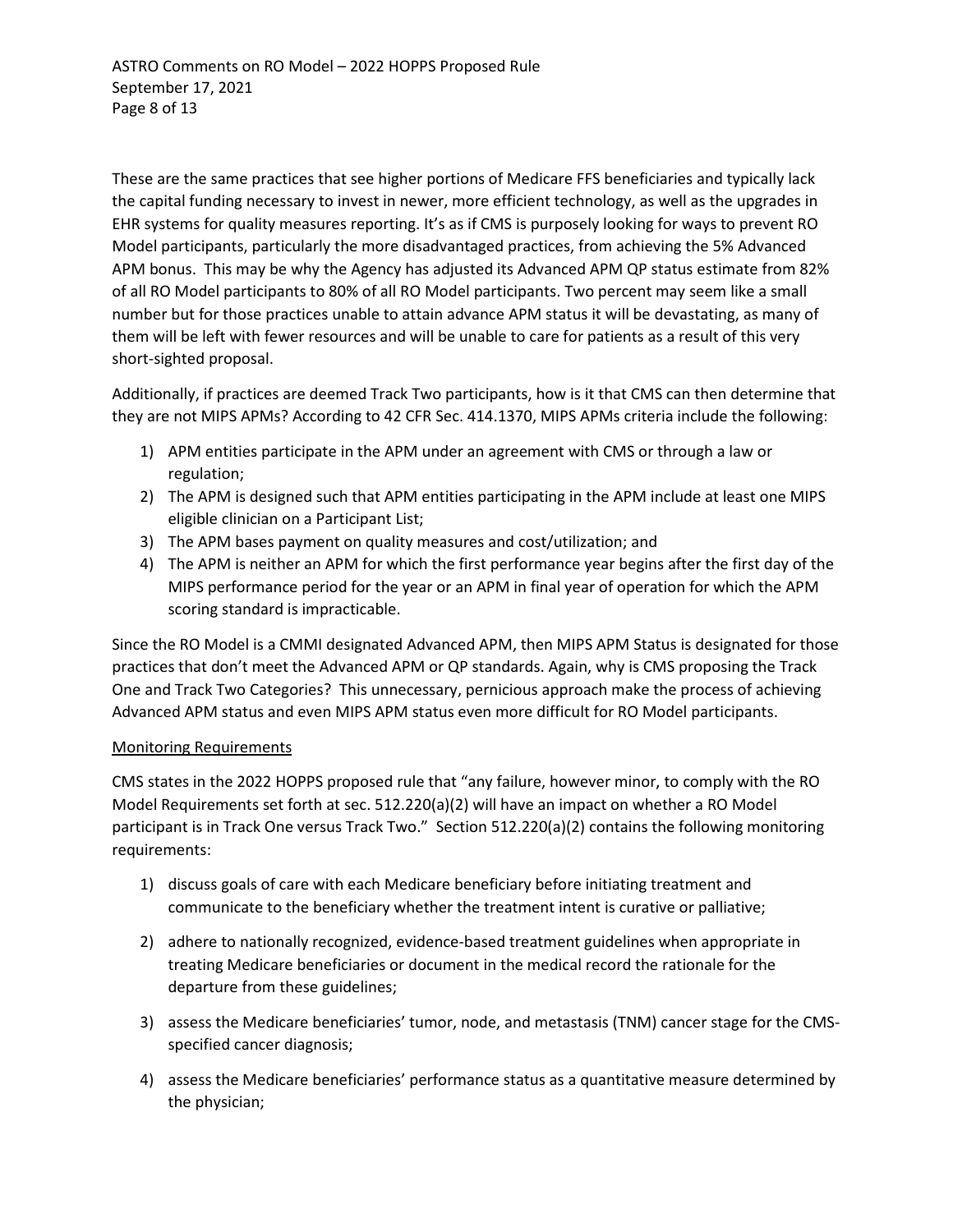- 5) send a treatment summary to each Medicare beneficiary's referring physician within three months of the end of treatment to coordinate care;
- 6) discuss with each Medicare beneficiary prior to treatment delivery his or her inclusion in and cost-sharing responsibilities; and
- 7) perform and document Peer Review for 50 percent of new patients in performance year 1, 55 percent of new patients in performance year 2, 60 percent of new patients in performance year 3, 65 percent of patients in performance year 4, and 70 percent of patients in performance year 5, preferably before starting treatment, but in all cases before 25 percent of the total prescribed dose has been delivered and within two weeks of starting treatment.

**ASTRO is very disappointed in CMS' decision to use such punitive language associated with the RO Model monitoring requirements. This language and approach are bureaucracy at its worst and should be revised.** We have asked the Agency multiple times to share with the radiation oncology community specifics on how to provide evidence of compliance with these requirements. This is particularly concerning given that EHRs currently don't collect this data.

According to the proposed rule, CMS is seeking input on whether some of the requirements associated with section 512.220(a)(2) should be modified and whether the RO Model can meaningfully improve the quality of care if any of the requirements are modified. As mentioned in previous comment letters, the monitoring requirements are not the issue, they are process of care activities that are meaningful and indicate a certain level of high-quality treatment. However, ASTRO is concerned that EHR vendors need time to develop discrete fields for the requested monitoring data elements, as they may be typically captured in clinical notes or external systems, but not in EHRs. While vendors can build something to be compliant, a new build can take between 12 and 18 months. Once the build is complete, practices must then implement and incorporate into workflows, taking even more time.

Additionally, there is no reimbursement associated with the monitoring requirements—only the excessive payment cuts. This is just another unfunded mandate and an administrative burden for practices. ASTRO remains concerned regarding the related financial costs that participants will incur due to forced participation in the RO Model. Vendors will shift costs to radiation oncology clinics, which must hire staff to collect and report on these requirements, adding significant financial burden associated with mandatory RO Model participation.

**Given that the CMS has yet to provide additional clarifying guidance regarding how the Agency expects practices to collect and report on this data, we recommend that compliance be voluntary until specific guidance is issued; EHR vendors have had the opportunity to develop the necessary software for the collection of the data; and RO Model participating practices have been able to upgrade their existing systems. Practices should not be penalized due to CMS' lack of guidance related to the monitoring requirements, which is particularly egregious considering that ASTRO has raised it numerous times over the last two years.** 

# Waiver of 5% bonus on Technical Services

In the 2020 RO Model final rule, CMMI approved a waiver that would prevent freestanding practices from recognizing the 5% Advanced APM bonus for technical payments, as prescribed by the Medicare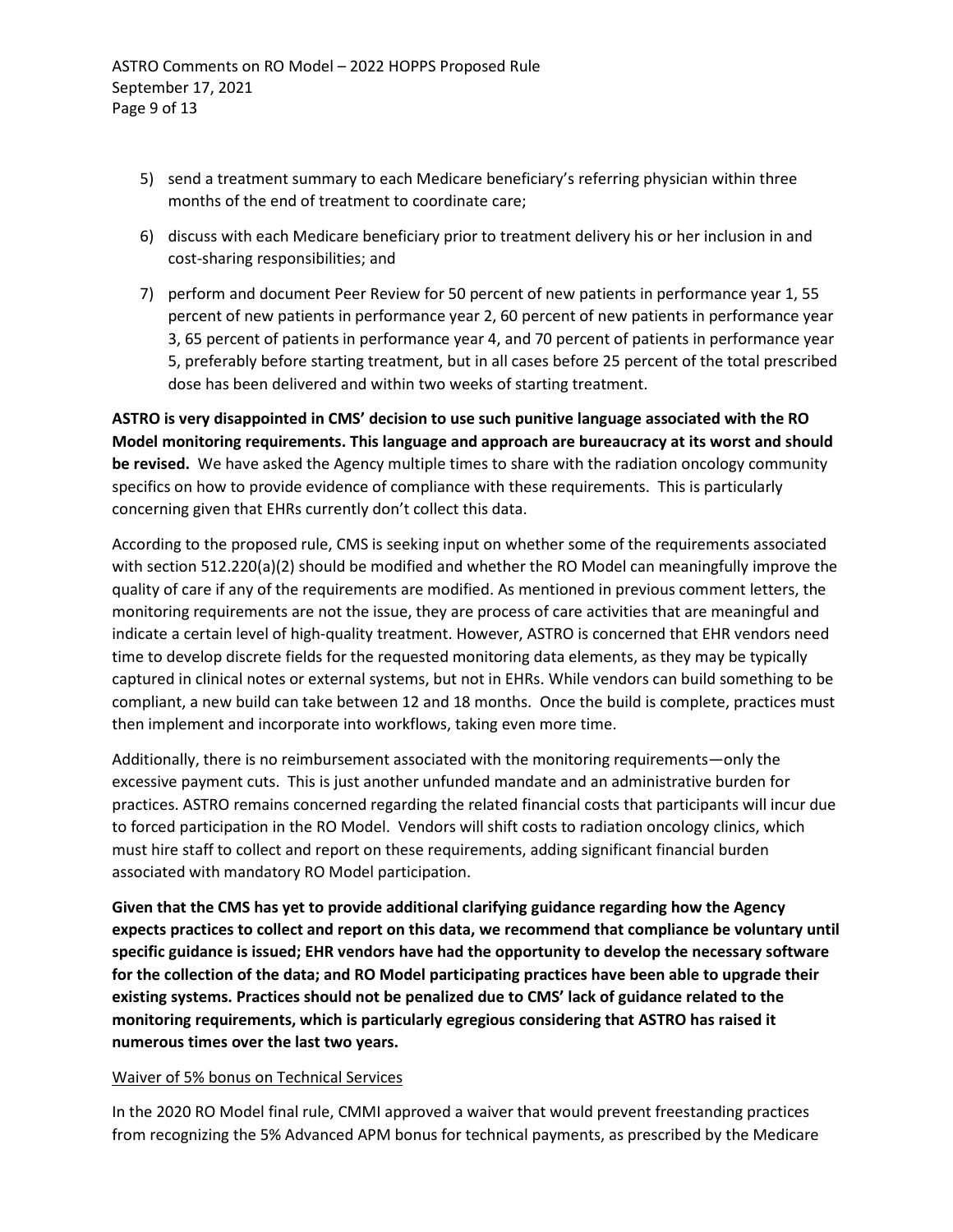Access and CHIP Reauthorization Act (MACRA). ASTRO continues to believe that this waiver is arbitrary and capricious, and a clear violation of the spirit of MACRA. This waiver further limits community-based clinics, particularly those who provide services to underserved populations, from investing in the technology necessary to provide high quality care.

The 5% Advanced APM bonus is not only an incentive to participate in the model, but is also designed to support practice transformation essential for meaningful APM participation. The RO Model participation requirements establish new, unreimbursed practice expenses that would normally be paid from technical fee revenue. **Unless the 5% bonus is applied to both the professional AND technical charges for freestanding participants, those practices will be at a distinct disadvantage and unable to achieve true practice transformation.** 

## **Cost of Compliance**

In the 2022 HOPPS Proposed Rule, CMS estimates that the burden for collecting and reporting quality measures and clinical data for the RO Model may be equal to or less than that for small businesses, which the Agency estimates to be approximately \$1,845 per entity per year based on 2020 wages. Over 950 participants, this estimate equates to \$922,500 per year or \$4.6 million over the five-year duration of the program.

ASTRO is deeply concerned that CMS has woefully underestimated the cost of collecting and reporting quality measures and clinical data elements. Several hospital systems that will participate in the RO Model have performed their own initial analysis and the burden anticipated by those practices is significantly higher than CMS' estimate.

One mid-western hospital system has reported that even though all eight regions within the health system use an existing radiation oncology EHR system, only a couple are using it to also document care. Those systems that are using the EHR system to document care will need to implement various software product upgrades to support the higher level CEHRT requirements. The cost of which is an estimated \$1.74 million for all eight regions. This does not include the cost associated with staff time or the ramp up time necessary to train and operationalize these new systems.

Additionally, a large academic medical center with OCM experience, has reported that the cost of compliance is three- to four-times the anticipated cost of the 2% withhold. Effectively CMS has put practices in a position of deciding whether they want to make the financial investment into reporting quality measures and CDEs rather than working with practices on meaningful compliance. This same group reports that OCM compliance relies heavily on trained cancer registrars, one per 1,000-1,300 patients, to extract data, which is then manually uploaded.

CMS has yet to address the concerns that ASTRO and other radiation oncology stakeholders have raised regarding the investment required to stand up and operationalize reporting systems. **We continue to believe that the Agency is moving too quickly and will put many practices in financial jeopardy, as they try to comply with these overly expensive and time-consuming burdens. We urge CMS to delay these requirements for two-years and allow time for reconsideration and more stakeholder feedback that may yield a better plan moving forward.** 

**RO Model Billing Requirements – Potential OPPS Rate Setting Impact**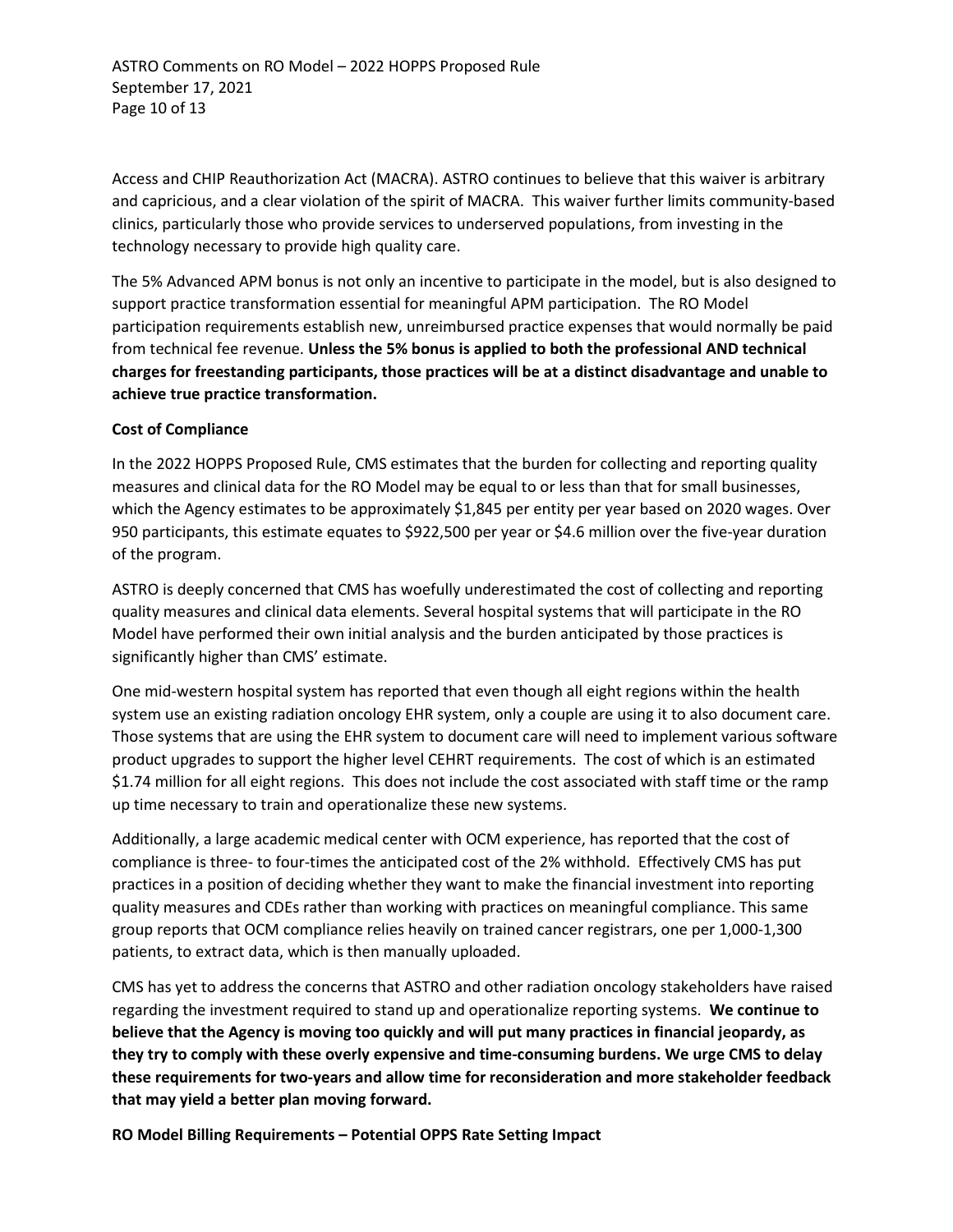ASTRO asks CMS to clarify how the RO model billing requirements will impact the data CMS uses for rate setting in the OPPS. In an August 24<sup>th</sup> RO Model Billing Webinar, CMS instructed hospital RO model participants to "verify that RO Model HCPCS codes do not have a charge less than the fee amount" for the beginning and end of episode claims for the technical component<sup>5</sup>. Additionally, RO model participants were instructed to submit no-pay claims once the start of episode claim has been processed, "using their typical coding and billing schedules and processes for Medicare services." We interpret "billing schedules and processes" to mean the no-pay claims should be billed with "full" charges from the hospital's chargemaster. If that is correct, what CMS is in essence asking hospital RO model participants to do is bill the charges for the technical component twice (once to receive payment, and once with the no-pay claim). As a result, hospitals could report the charges twice on their cost report, while only reporting the costs once. This could distort the Medicare cost-to-charge ratio (CCRs) for radiation oncology services at RO model participating hospitals if the agency doesn't clarify how these charges are to be billed and reported.

As the Agency is aware, the CCRs for participating hospitals along with the CCRs for non-participating hospitals will be used as part of the APC weight setting process in future years. Given CMS has designed the model to include 30% of all RO services nationally, the number of hospitals included in the model and the volume of services would distort the data used to set APC weights, if charges submitted on claims for payment and no-pay claims are not appropriately accounted for by participating hospitals and the agency during the billing, cost reporting, and APC weight setting processes. **This will result in underreimbursing radiation oncology services in future years, but also increasing Medicare payments for all other services paid using the APC schedule given the weighting system's inherent budget neutrality. Therefore, we ask CMS to clarify its billing and cost reporting instructions and take appropriate steps to ensure that a distortion of APC weights does not occur as a result of the RO model.** 

# **Extreme and Uncontrollable Circumstances**

In the 2022 HOPPS Proposed Rule, CMS is proposing to adopt an Extreme and Uncontrollable Circumstances (EUC) policy for the RO Model. The Agency is proposing to define an EUC as a circumstance that is beyond the control of one or more RO participants, adversely impacts such RO participants' ability to delivery care in accordance with the RO Model's requirements and affects the entire region or locale. CMS proposes that if it declares an EUC for a geographic region, then it may 1) amend the model performance period; 2) eliminate or delay certain reporting requirements for RO participants; and 3) amend the RO Model's pricing methodology. In a national, regional, or local event, CMS proposes to apply the EUC policy only if the magnitude of the event calls for the use of special authority to help providers respond to the emergency and continue providing care.

Furthermore, CMS proposes the following factors for helping identify RO Model participants that are experiencing EUCs:

<sup>&</sup>lt;sup>5</sup> RO Model Billing Webinar, [https://innovation.cms.gov/media/document/ro-model-coding-billing-pricing](https://innovation.cms.gov/media/document/ro-model-coding-billing-pricing-webinar-aug24)[webinar-aug24](https://innovation.cms.gov/media/document/ro-model-coding-billing-pricing-webinar-aug24)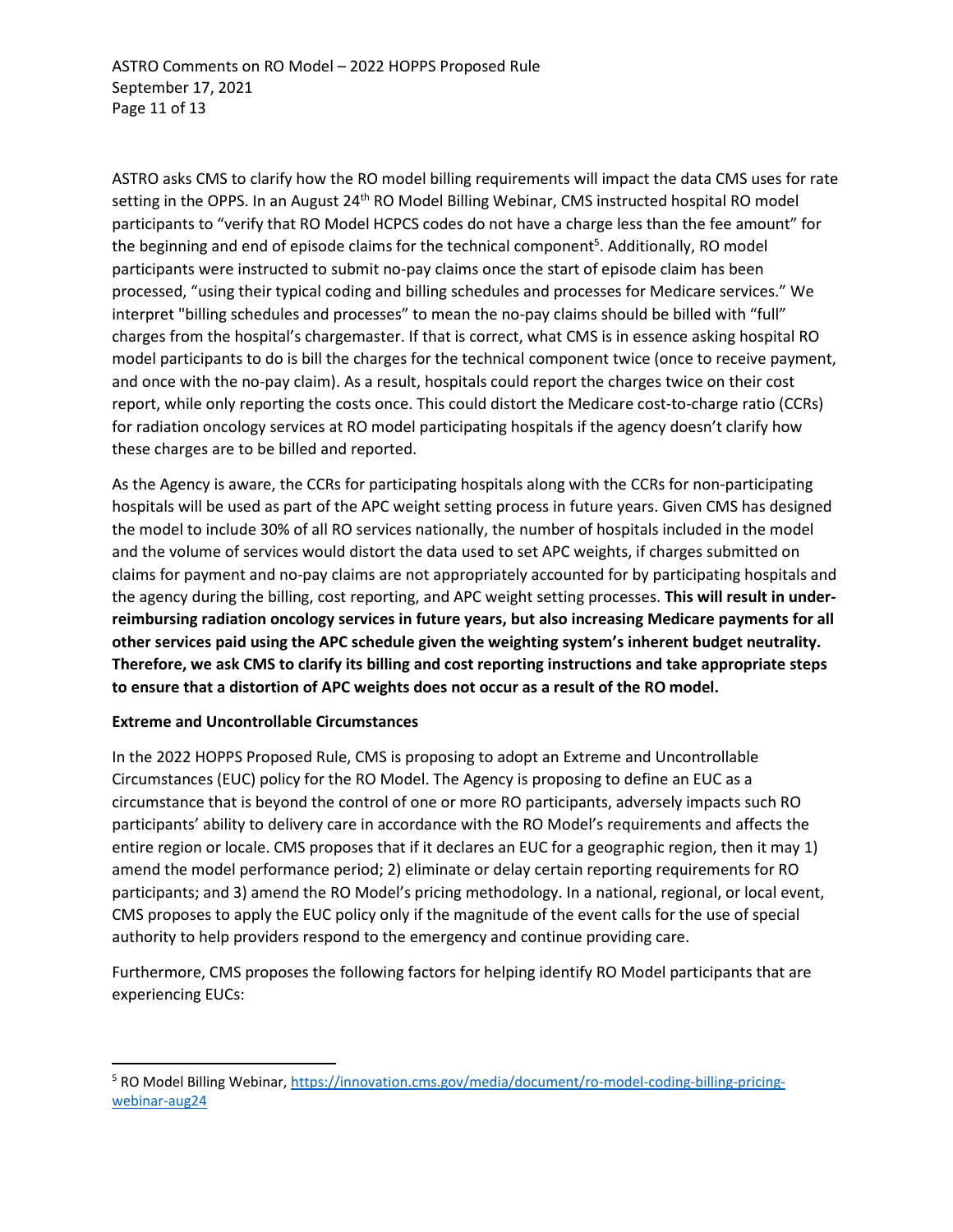- Whether the RO participants are furnishing services within a geographic area considered to be within an "emergency area" during an "emergency period" as defined in section 1135(g) of the Social Security Act.
- Whether a state of emergency has been declared in the relevant geographic area.

**ASTRO thanks CMS for establishing an EUC policy for the RO Model.** After last year's final rule was issued, we heard from RO Model participants who experienced devastating hurricanes and forest fires that destroyed entire communities. They continued to provide care during not only the COVID-19 PHE but also as these events were destroying the fabric of their communities. How unfortunate that at the time, many were also concerned about having to participate in the RO Model, an added and quite frankly unnecessary concern given the circumstances. We appreciate CMS rectifying this issue.

The proposed rule indicates that an EUC would apply to a "geographic region or geographic area." **ASTRO urges CMS to provide additional clarity regarding how it will determine "geographic region or geographic area" as it applies to the EUC Policy. Furthermore, we urge CMS to opine on whether it would consider expansion of the COVID-19 public health emergency as meeting the criteria for a delay in the implementation date of the RO Model. Given the continued rise in Delta Variant cases, forcing clinics to delay cancer surgeries and other drastic measures, we are hearing from radiation oncology practices that COVID has never been worse in their communities, and they are deeply concerned about implementing the RO Model in the midst of one of our nation's ongoing dire public health emergency.** 

# **Health Equity Achievement in Radiation Therapy (HEART)**

ASTRO has recommended numerous reforms to the RO Model to ensure it achieves the goals of higher quality, while still reducing costs for Medicare and patients. As mentioned in our June 18, 2021 letter to the Agency, these reforms and others should also be made to address healthcare disparities. The RO Model represents a distinct opportunity to address healthcare disparities that should not be overlooked.

**ASTRO urges CMS to establish a Health Equity Achievement in Radiation Therapy (HEART) payment for wraparound services to address healthcare disparities.** This concept is very similar to the Monthly Enhanced Oncology Services (MEOS) payment that is applied in the Oncology Care Model. HEART payments could support services, not currently billable, such as:

- Triage patient needs 24/7;
- Provide patient care navigation, including patient education and symptom management, as well as financial support;
- Assess and address patient's nutrition, transportation and lodging needs, personal support system and identify resources to address barriers to accessing treatment and compliance with treatment care plan;
- Coordination of care and communication of information following evaluation and treatment with other care providers engaged in the patient's treatment;